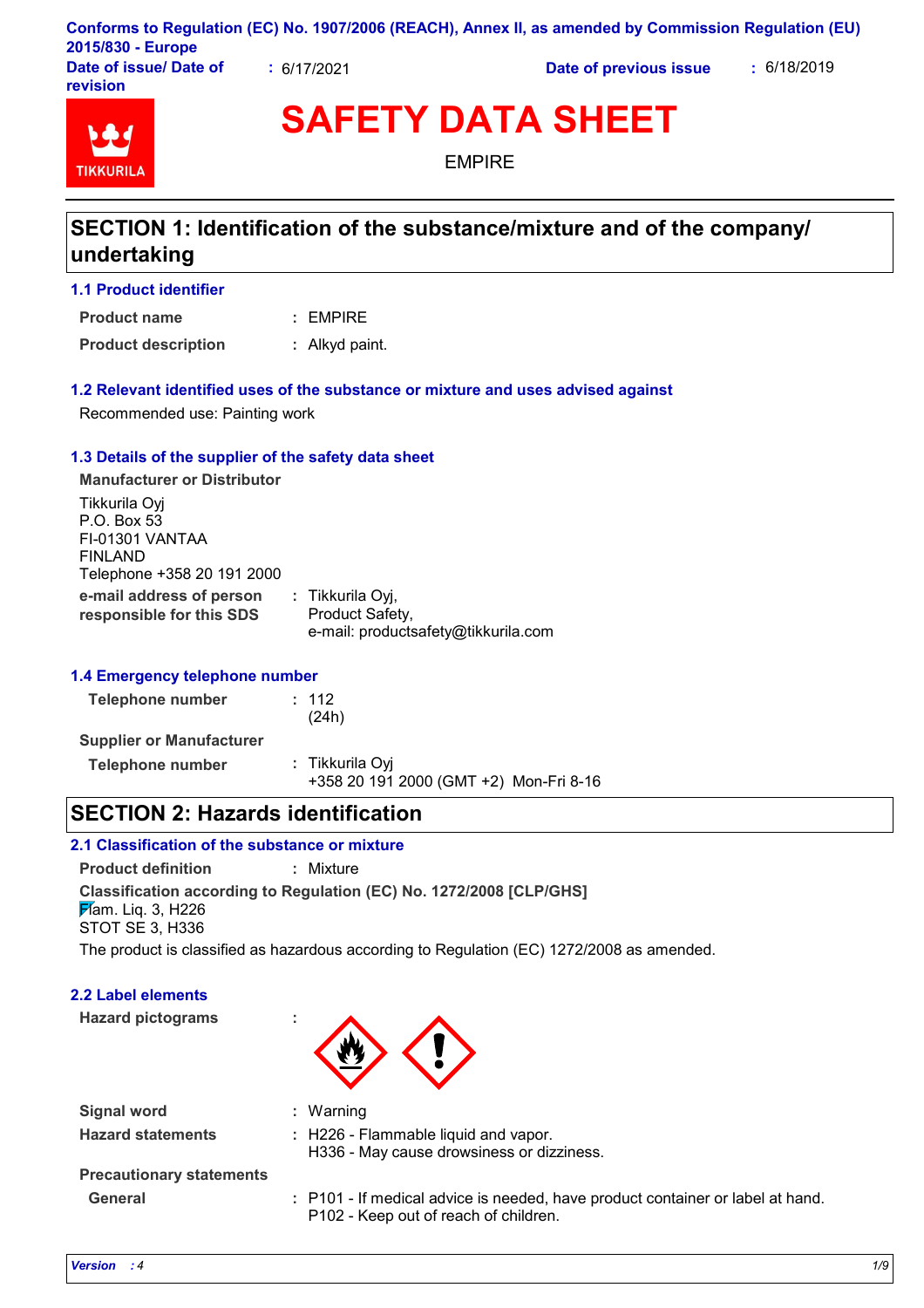| <b>Prevention</b><br>sources. No smoking.<br>P261 - Avoid breathing mist/vapors/spray.<br>P271 - Use only outdoors or in a well-ventilated area.<br>: Not applicable.<br><b>Response</b><br><b>Storage</b><br>: Not applicable.<br><b>Disposal</b><br>: Not applicable.<br>: by drocarbons, C9-C11, n-alkanes, isoalkanes, cyclics, <2% aromatics<br><b>Hazardous ingredients</b> | Date of issue/Date of revision | 17.06.2021 Date of previous issue<br>18.06.2019.<br><b>EMPIRE</b>                  |
|-----------------------------------------------------------------------------------------------------------------------------------------------------------------------------------------------------------------------------------------------------------------------------------------------------------------------------------------------------------------------------------|--------------------------------|------------------------------------------------------------------------------------|
|                                                                                                                                                                                                                                                                                                                                                                                   |                                | : P210 - Keep away from heat, hot surfaces, sparks, open flames and other ignition |
|                                                                                                                                                                                                                                                                                                                                                                                   |                                |                                                                                    |
|                                                                                                                                                                                                                                                                                                                                                                                   |                                |                                                                                    |
|                                                                                                                                                                                                                                                                                                                                                                                   |                                |                                                                                    |
|                                                                                                                                                                                                                                                                                                                                                                                   |                                |                                                                                    |
| <b>Supplemental label</b><br>breathe spray or mist.<br>elements                                                                                                                                                                                                                                                                                                                   |                                | : Marning! Hazardous respirable droplets may be formed when sprayed. Do not        |

#### **2.3 Other hazards**

| Other hazards which do       |  | : None known. |  |
|------------------------------|--|---------------|--|
| not result in classification |  |               |  |

### **SECTION 3: Composition/information on ingredients**

|                                                                        |                                                               |               | <b>Classification</b>                                                      |              |
|------------------------------------------------------------------------|---------------------------------------------------------------|---------------|----------------------------------------------------------------------------|--------------|
| <b>Product/ingredient</b><br>name                                      | <b>Identifiers</b>                                            | $\frac{9}{6}$ | <b>Regulation (EC) No.</b><br>1272/2008 [CLP]                              | <b>Notes</b> |
| bydrocarbons, C9-C11, n-alkanes,<br>isoalkanes, cyclics, <2% aromatics | REACH #: 01-2119463258-33<br>EC: 919-857-5<br>$CAS: -$        | ≥25 - ≤50     | Flam. Lig. 3, H226<br>STOT SE 3, H336<br>Asp. Tox. 1, H304<br>EUH066       | H.P          |
| 2-ethylhexanoic acid, zirconium salt                                   | REACH #: 01-2119979088-21<br>EC: 245-018-1<br>CAS: 22464-99-9 | ≤0.3          | Repr. 2, H361d                                                             |              |
|                                                                        |                                                               |               | See Section 16 for the full<br>text of the H statements<br>declared above. |              |

There are no additional ingredients present which, within the current knowledge of the supplier, are classified and contribute to the classification of the substance and hence require reporting in this section.

There are no additional ingredients present which, within the current knowledge of the supplier and in the concentrations applicable, are classified as hazardous to health or the environment, are PBTs or vPvBs or have been assigned a workplace exposure limit and hence require reporting in this section.

Occupational exposure limits, if available, are listed in Section 8.

Notes, if applicable, refer to Notes given in Annex VI of 1272/2008/EC.

### **SECTION 4: First aid measures**

#### **4.1 Description of first aid measures**

| General             | : In all cases of doubt, or when symptoms persist, seek medical attention. Show this<br>safety data sheet or label to the doctor if possible.                                                                                                          |
|---------------------|--------------------------------------------------------------------------------------------------------------------------------------------------------------------------------------------------------------------------------------------------------|
| Eye contact         | : Check for and remove any contact lenses. Immediately flush eyes with plenty of<br>lukewarm water, keeping eyelids open. Continue to rinse for at least 15 minutes.<br>Get medical attention if symptoms occur.                                       |
| <b>Inhalation</b>   | : Remove to fresh air. Keep person warm and at rest. If not breathing, if breathing is<br>irregular or if respiratory arrest occurs, provide artificial respiration or oxygen by<br>trained personnel. Get medical attention.                          |
| <b>Skin contact</b> | : Remove contaminated clothing and shoes. Wash skin thoroughly with soap and<br>water or use recognized skin cleanser. Do NOT use solvents or thinners.                                                                                                |
| Ingestion           | : If accidentally swallowed rinse the mouth with plenty of water (only if the person is<br>conscious) and obtain immediate medical attention. Remove to fresh air and keep<br>at rest in a position comfortable for breathing. Do NOT induce vomiting. |

#### **4.2 Most important symptoms and effects, both acute and delayed**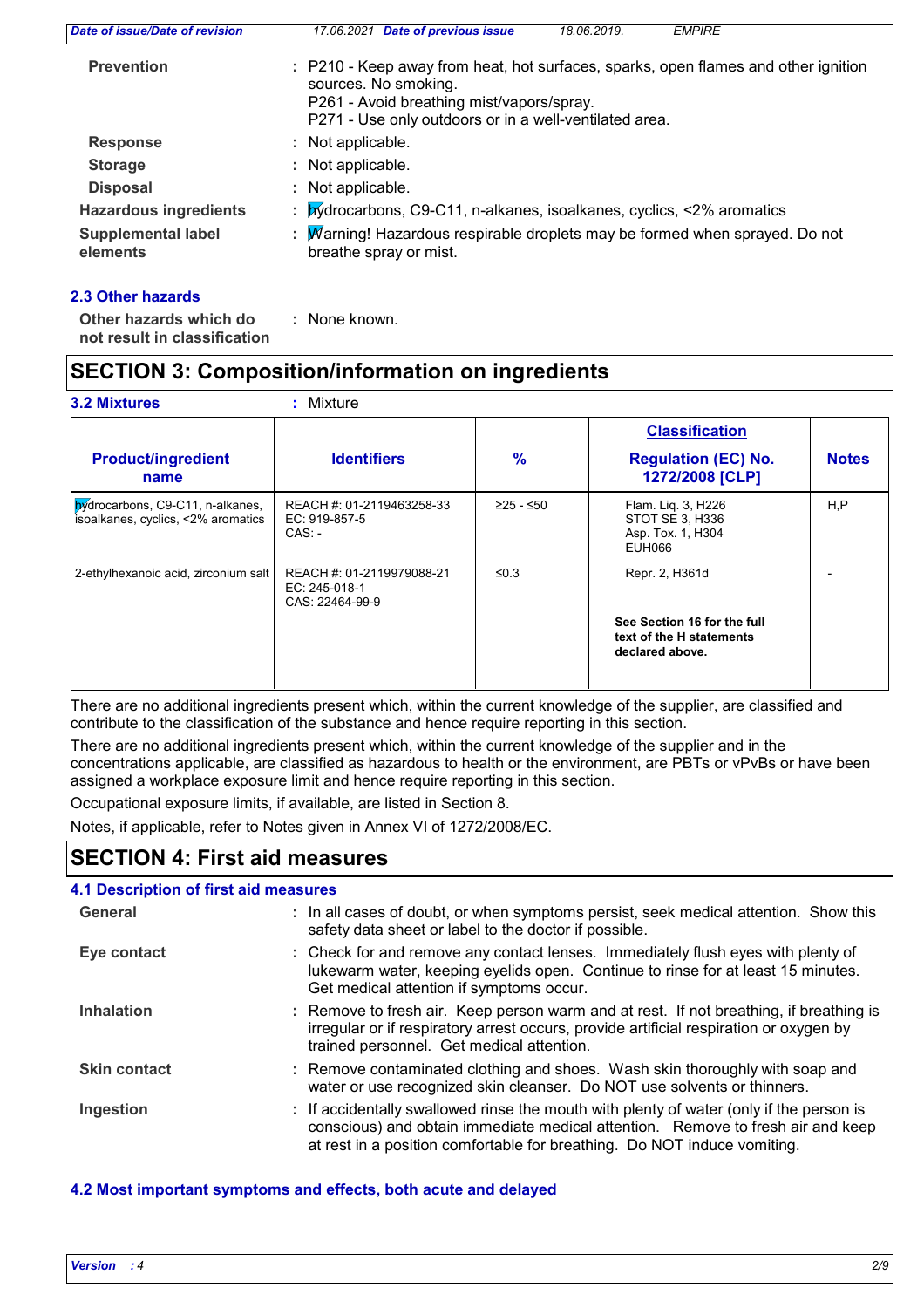| Date of issue/Date of revision | 17.06.2021 Date of previous issue | 18.06.2019. | <i>EMPIRE</i> |  |
|--------------------------------|-----------------------------------|-------------|---------------|--|

May cause drowsiness or dizziness.

See Section 11 for more detailed information on health effects and symptoms.

#### **4.3 Indication of any immediate medical attention and special treatment needed**

None.

### **SECTION 5: Firefighting measures**

| 5.1 Extinguishing media                                  |                                                                                                                                                                                                                                                                                                                                                                                                |
|----------------------------------------------------------|------------------------------------------------------------------------------------------------------------------------------------------------------------------------------------------------------------------------------------------------------------------------------------------------------------------------------------------------------------------------------------------------|
| <b>Suitable extinguishing</b><br>media                   | : Use an extinguishing agent suitable for the surrounding fire. Recommended:<br>Alcohol resistant foam, $CO2$ , powders or water spray/mist.                                                                                                                                                                                                                                                   |
| Unsuitable extinguishing<br>media                        | : Do not use a direct water jet that could spread the fire.                                                                                                                                                                                                                                                                                                                                    |
|                                                          | 5.2 Special hazards arising from the substance or mixture                                                                                                                                                                                                                                                                                                                                      |
| <b>Hazards from the</b><br>substance or mixture          | : Flammable liquid and vapor. Fire will produce dense black smoke. Exposure to<br>decomposition products may cause a health hazard. The vapor/gas is heavier than<br>air and will spread along the ground. Vapors may accumulate in low or confined<br>areas or travel a considerable distance to a source of ignition and flash back.<br>Runoff to sewer may create fire or explosion hazard. |
| <b>Hazardous combustion</b><br>products                  | : When exposed to high temperatures, hazardous decomposition products may be<br>produced, such as carbon monoxide and dioxide, smoke, oxides of nitrogen etc.                                                                                                                                                                                                                                  |
| 5.3 Advice for firefighters                              |                                                                                                                                                                                                                                                                                                                                                                                                |
| <b>Special protective actions</b><br>for fire-fighters   | : Move containers from fire area if this can be done without risk. Use water spray to<br>keep fire-exposed containers cool. Do not release runoff from fire to drains or<br>watercourses.                                                                                                                                                                                                      |
| <b>Special protective</b><br>equipment for fire-fighters | : Fire-fighters should wear appropriate protective equipment and self-contained<br>breathing apparatus (SCBA) with a full face-piece operated in positive pressure                                                                                                                                                                                                                             |

### **SECTION 6: Accidental release measures**

mode.

| <b>6.1 Personal precautions,</b><br>protective equipment and    | : Shut off all ignition sources. No flares, smoking or flames in hazard area. Provide<br>adequate ventilation. Avoid breathing vapor or mist. Avoid direct skin contact with                                                                                      |
|-----------------------------------------------------------------|-------------------------------------------------------------------------------------------------------------------------------------------------------------------------------------------------------------------------------------------------------------------|
| emergency procedures                                            | product. See Section 8 for information on appropriate personal protective<br>equipment.                                                                                                                                                                           |
| <b>6.2 Environmental</b><br>precautions                         | : Do not allow to enter drains, water courses or soil.                                                                                                                                                                                                            |
| 6.3 Methods and materials<br>for containment and<br>cleaning up | : Contain and collect spillage with non-combustible, absorbent material e.g. sand,<br>earth, vermiculite or diatomaceous earth and place in container for disposal<br>according to local regulations. Preferably clean with a detergent. Avoid using<br>solvents. |
| 6.4 Reference to other<br><b>sections</b>                       | : See Section 1 for emergency contact information.<br>See Section 13 for additional waste treatment information.                                                                                                                                                  |

### **SECTION 7: Handling and storage**

| <b>7.1 Precautions for safe</b><br>handling | : Vapors are heavier than air and may spread along floors. Vapors may form explosive<br>mixtures with air. Prevent the creation of flammable or explosive concentrations of<br>vapors in air and avoid vapor concentrations higher than the occupational exposure<br>limits. Isolate from sources of heat, sparks and open flame. In addition, the product<br>should only be used in areas from which all naked lights and other sources of ignition<br>have been excluded. Electrical equipment should be protected to the appropriate<br>standard. Mixture may charge electrostatically: always use earthing leads when |
|---------------------------------------------|---------------------------------------------------------------------------------------------------------------------------------------------------------------------------------------------------------------------------------------------------------------------------------------------------------------------------------------------------------------------------------------------------------------------------------------------------------------------------------------------------------------------------------------------------------------------------------------------------------------------------|
|                                             | transferring from one container to another. No sparking tools should be used.                                                                                                                                                                                                                                                                                                                                                                                                                                                                                                                                             |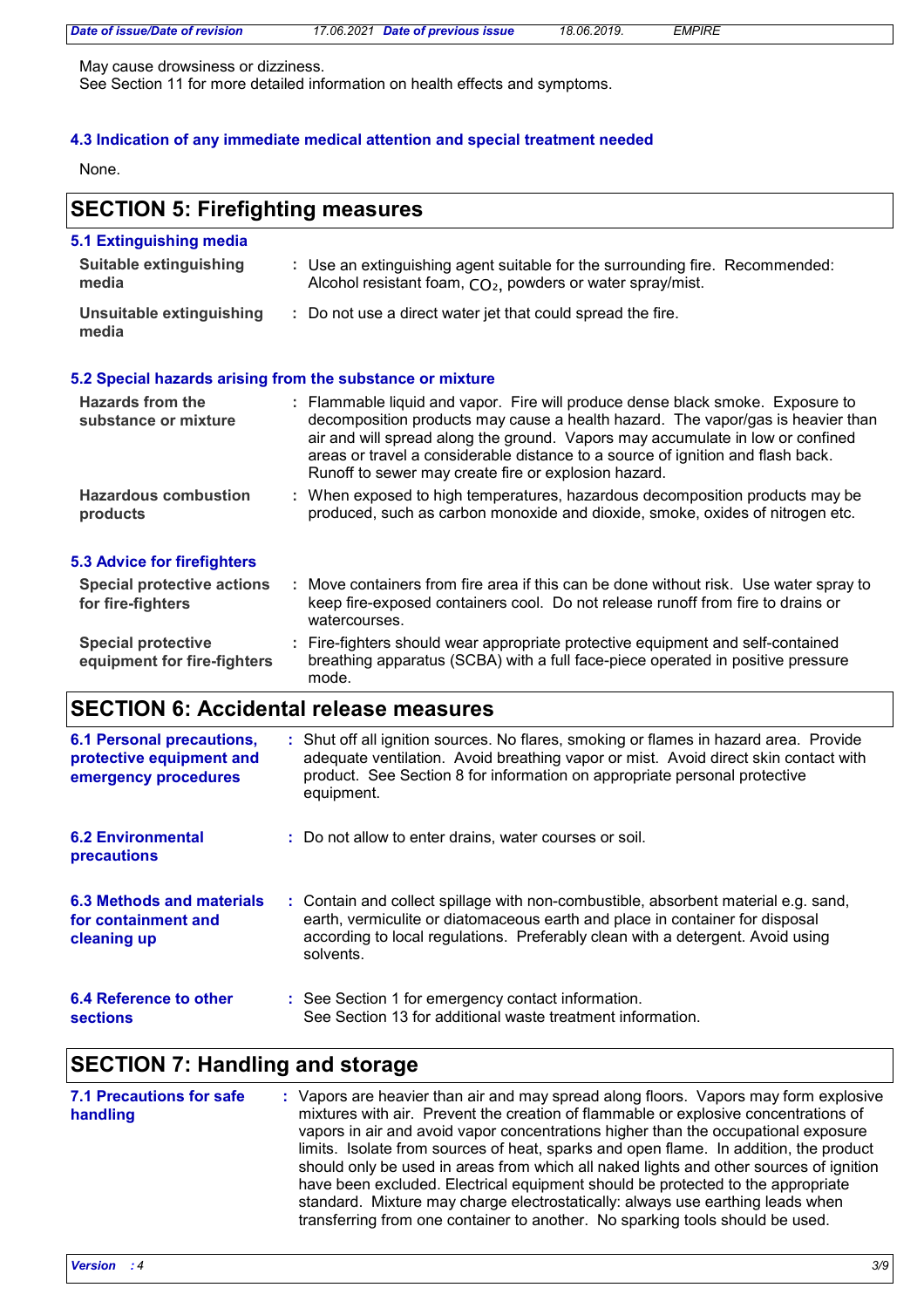| Date of issue/Date of revision                                                | 17.06.2021 Date of previous issue<br>18.06.2019.<br><b>EMPIRE</b>                                                                                                                                                                                                                                                                                                                                                                                                                                                            |
|-------------------------------------------------------------------------------|------------------------------------------------------------------------------------------------------------------------------------------------------------------------------------------------------------------------------------------------------------------------------------------------------------------------------------------------------------------------------------------------------------------------------------------------------------------------------------------------------------------------------|
|                                                                               | Skin contact with the product and exposure to spray mist and vapor should be<br>avoided. Avoid contact with skin and eyes. Avoid inhalation of dust from sanding.<br>Wear appropriate respirator when ventilation is inadequate. See Section 8 for<br>information on appropriate personal protective equipment. Eating, drinking and<br>smoking should be prohibited in areas where this material is handled and stored.<br>Wash hands before breaks and immediately after handling the product.                             |
|                                                                               | Risk of self-ignition! Materials such as cleaning rags and paper wipes, sanding dust<br>and overspray containing the product, may spontaneously self-ignite some hours later.<br>To avoid the risks of fires, all contaminated materials should be placed in a metal<br>container filled with water and sealed or dried preferably outdoors or incinerated<br>immediately. Contaminated materials should be removed from the workplace at the<br>end of each working day and be stored outside.                              |
| <b>7.2 Conditions for safe</b><br>storage, including any<br>incompatibilities | : Store in original container protected from direct sunlight in a dry, cool and well-<br>ventilated area, away from incompatible materials (see Section 10) and food and<br>drink. Store and use away from heat, sparks, open flame or any other ignition source.<br>No smoking. Keep container tightly closed. Containers that have been opened must<br>be carefully resealed and kept upright to prevent leakage. Recommended storage<br>temperature is $+5^{\circ}$ C  +25°C. Store in accordance with local regulations. |
| 7.3 Specific end use(s)                                                       | $:$ None.                                                                                                                                                                                                                                                                                                                                                                                                                                                                                                                    |

### **SECTION 8: Exposure controls/personal protection**

#### **8.1 Control parameters**

No exposure limit value known. **Occupational exposure limits**

**Recommended monitoring procedures** : If this product contains ingredients with exposure limits, personal, workplace atmosphere or biological monitoring may be required to determine the effectiveness of the ventilation or other control measures and/or the necessity to use respiratory protective equipment.

**DNELs/DMELs**

No DNELs/DMELs available.

**PNECs**

No PNECs available.

#### **8.2 Exposure controls**

#### **Appropriate engineering controls**

Provide adequate ventilation. Where reasonably practicable, this should be achieved by the use of local exhaust ventilation and good general extraction. Use explosion-proof ventilation equipment. If these are not sufficient to maintain concentrations of particulates and solvent vapors below the OEL, suitable respiratory protection must be worn (see Personal protection). Comply with the health and safety at work laws.

#### **Individual protection measures**

| <b>Eye/face protection</b> | : Use safety eyewear designed to protect against splash of liquids (EN166).                                                                                                                                                                                                                                                                                                 |
|----------------------------|-----------------------------------------------------------------------------------------------------------------------------------------------------------------------------------------------------------------------------------------------------------------------------------------------------------------------------------------------------------------------------|
| <b>Hand protection</b>     | : Wear protective gloves. Gloves should be replaced regularly and if there is any<br>sign of damage to the glove material. The instructions and information provided by<br>the glove manufacturer on use, storage, maintenance and replacement must be<br>followed.<br>Recommended glove material (EN374):<br>> 8 hours (breakthrough time): nitrile rubber, laminated foil |
| <b>Skin protection</b>     | : Wear suitable protective clothing. This product is classified as flammable. If<br>necessary, personnel should wear antistatic clothing made of natural fibers or of<br>high-temperature-resistant synthetic fibers.                                                                                                                                                       |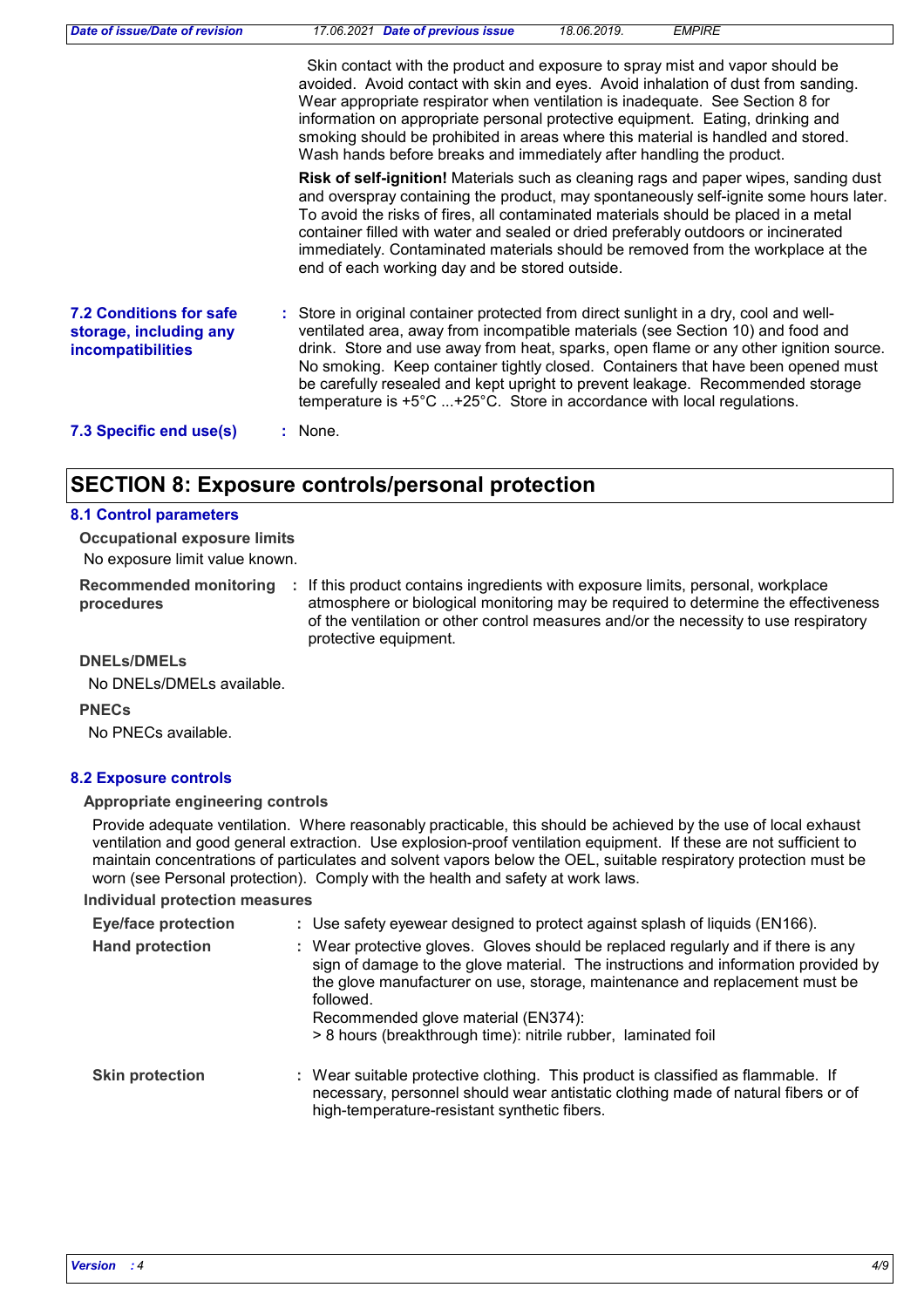| Date of issue/Date of revision | 17.06.2021 Date of previous issue                                                                                                                                              | 18.06.2019. | <b>EMPIRE</b> |  |
|--------------------------------|--------------------------------------------------------------------------------------------------------------------------------------------------------------------------------|-------------|---------------|--|
| <b>Respiratory protection</b>  | : If ventilation is inadequate, use respirator that will protect against organic vapor and<br>dust/mist. During spray-application use respirators with combination filter A/P3 |             |               |  |
|                                | (EN405:2001). Wear a half mask or full face respirator with gas and vapor filter A<br>and dust filter P2 during sanding (EN140:1998, EN405:2001). During continuous            |             |               |  |
|                                | and long-term work the use of motor-driven or air-fed respirators is recommended                                                                                               |             |               |  |
|                                | (EN12941:1998). Be sure to use an approved/certified respirator or equivalent.<br>Check that mask fits tightly and change filter regularly.                                    |             |               |  |

# **SECTION 9: Physical and chemical properties**

| 9.1 Information on basic physical and chemical properties                         |                                                                                                                                                                              |
|-----------------------------------------------------------------------------------|------------------------------------------------------------------------------------------------------------------------------------------------------------------------------|
| <b>Appearance</b>                                                                 |                                                                                                                                                                              |
| <b>Physical state</b>                                                             | : Liquid.                                                                                                                                                                    |
| <b>Color</b>                                                                      | : Various                                                                                                                                                                    |
| Odor                                                                              | : Strong.                                                                                                                                                                    |
| <b>Odor threshold</b>                                                             | : Not relevant for the hazard assessment of the product.                                                                                                                     |
| pH                                                                                | : Not relevant for the hazard assessment of the product.                                                                                                                     |
| <b>Melting point/freezing point</b><br>Initial boiling point and<br>boiling range | : <-15°C (hydrocarbons, C9-C11, n-alkanes, isoalkanes, cyclics, <2% aromatics)<br>: 150 to 200°C (hydrocarbons, C9-C11, n-alkanes, isoalkanes, cyclics, <2%<br>aromatics)    |
| <b>Flash point</b>                                                                | : 36 °C (hydrocarbons, C9-C11, n-alkanes, isoalkanes, cyclics, <2% aromatics)                                                                                                |
| <b>Evaporation rate</b><br>Flammability (solid, gas)                              | : Not relevant due to the nature of the product.<br>: Not applicable. Product is a liquid.                                                                                   |
| <b>Upper/lower flammability or</b><br>explosive limits                            | : Lower: 0.6% (hydrocarbons, C9-C11, n-alkanes, isoalkanes, cyclics, <2%<br>aromatics)<br>Upper: 7% (hydrocarbons, C9-C11, n-alkanes, isoalkanes, cyclics, <2%<br>aromatics) |
| Vapor pressure                                                                    | : 0.3 kPa [room temperature] (hydrocarbons, C9-C11, n-alkanes, isoalkanes,<br>cyclics, <2% aromatics)                                                                        |
| <b>Vapor density</b>                                                              | : >3 (hydrocarbons, C9-C11, n-alkanes, isoalkanes, cyclics, <2% aromatics)                                                                                                   |
| <b>Density</b>                                                                    | : 1 to 1.2 $g/cm^{3}$                                                                                                                                                        |
| Solubility(ies)                                                                   | : insoluble in water.                                                                                                                                                        |
| Partition coefficient: n-octanol/ : Mot applicable.<br>water                      |                                                                                                                                                                              |
| <b>Auto-ignition temperature</b>                                                  | : 250°C (hydrocarbons, C9-C11, n-alkanes, isoalkanes, cyclics, <2% aromatics)                                                                                                |
| <b>Decomposition temperature</b>                                                  | : Not relevant for the hazard assessment of the product.                                                                                                                     |
| <b>Viscosity</b>                                                                  | : Kinematic $(40^{\circ}$ C): >20.5 mm <sup>2</sup> /s<br>>60 s [ISO 6mm cup]                                                                                                |
| <b>Explosive properties</b>                                                       | : No explosive ingredients present.                                                                                                                                          |
| <b>Oxidizing properties</b>                                                       | : No oxidizing ingredients present.                                                                                                                                          |
| <b>Particle characteristics</b>                                                   |                                                                                                                                                                              |
| <b>Median particle size</b>                                                       | <b>Not applicable.</b>                                                                                                                                                       |
| 9.2 Other information                                                             |                                                                                                                                                                              |

No additional information.

| <b>SECTION 10: Stability and reactivity</b> |                                                                                                                                              |  |
|---------------------------------------------|----------------------------------------------------------------------------------------------------------------------------------------------|--|
| <b>10.1 Reactivity</b>                      | $\therefore$ See Section 10.5.                                                                                                               |  |
| <b>10.2 Chemical stability</b>              | : Stable under recommended storage and handling conditions (see Section 7).                                                                  |  |
| 10.3 Possibility of<br>hazardous reactions  | : May present an explosion hazard when material is suspended in air in confined<br>areas or equipment and subjected to spark, heat or flame. |  |
| <b>10.4 Conditions to avoid</b>             | : Avoid extreme heat and freezing. Avoid all possible sources of ignition (spark or<br>flame).                                               |  |

 $\overline{1}$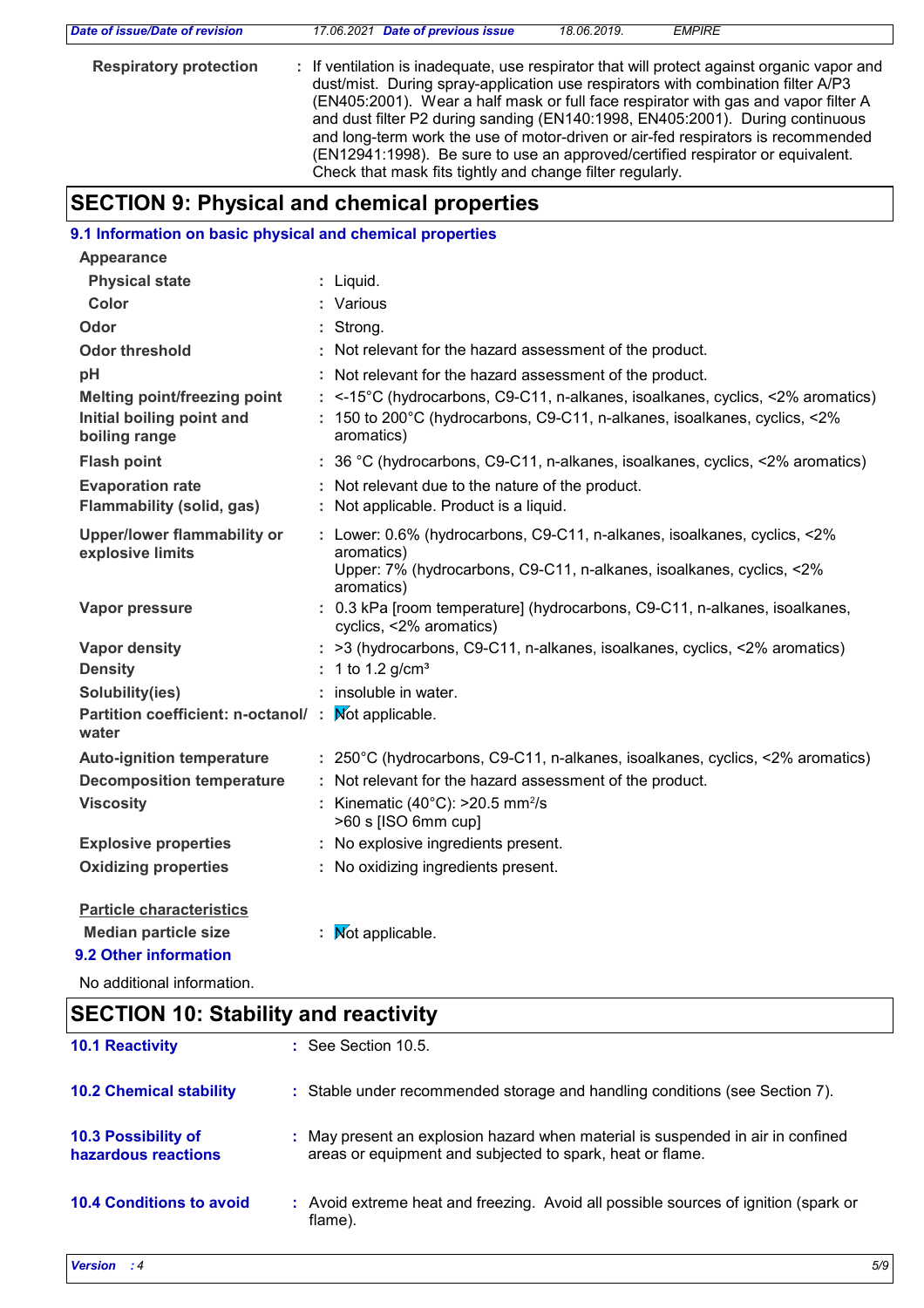| 10.5 Incompatible materials                     | Keep away from the following materials to prevent strong exothermic reactions:<br>oxidizing agents<br>strong acids<br>strong alkalis                          |
|-------------------------------------------------|---------------------------------------------------------------------------------------------------------------------------------------------------------------|
| <b>10.6 Hazardous</b><br>decomposition products | : When exposed to high temperatures, hazardous decomposition products may be<br>produced, such as carbon monoxide and dioxide, smoke, oxides of nitrogen etc. |

### **SECTION 11: Toxicological information**

#### **11.1 Information on toxicological effects**

There is no testdata available on the product itself.

The product is classified as hazardous according to Regulation (EC) 1272/2008 as amended.

*Date of issue/Date of revision 17.06.2021 Date of previous issue 18.06.2019. EMPIRE*

Exposure to component solvent vapor concentrations in excess of the stated occupational exposure limit may result in adverse health effects such as mucous membrane and respiratory system irritation and adverse effects on the kidneys, liver and central nervous system. Symptoms and signs include headache, dizziness, fatigue, muscular weakness, drowsiness and, in extreme cases, loss of consciousness. Repeated or prolonged contact with the mixture may cause removal of natural fat from the skin, resulting in non-allergic contact dermatitis and absorption through the skin. If splashed in the eyes, the liquid may cause irritation and reversible damage. Ingestion may cause nausea, diarrhea and vomiting.

**Acute toxicity Carcinogenicity Mutagenicity Teratogenicity Reproductive toxicity Irritation/Corrosion Sensitization Specific target organ toxicity (single exposure) Specific target organ toxicity (repeated exposure) Aspiration hazard** Not classified. Not classified. Not classified. Not classified. Not classified. Not classified. **Not classified** May cause drowsiness or dizziness. Not classified. Not classified.

### **SECTION 12: Ecological information**

Ecological testing has not been conducted on this product. Do not allow to enter drains, water courses or soil.

The product is not classified as environmentally hazardous according to Regulation (EC) 1272/2008.

| <b>12.1 Toxicity</b> | $\therefore$ No specific data. |
|----------------------|--------------------------------|
|----------------------|--------------------------------|

Not available.

#### **12.2 Persistence and degradability**

**:** No specific data.

#### **12.3 Bioaccumulative potential**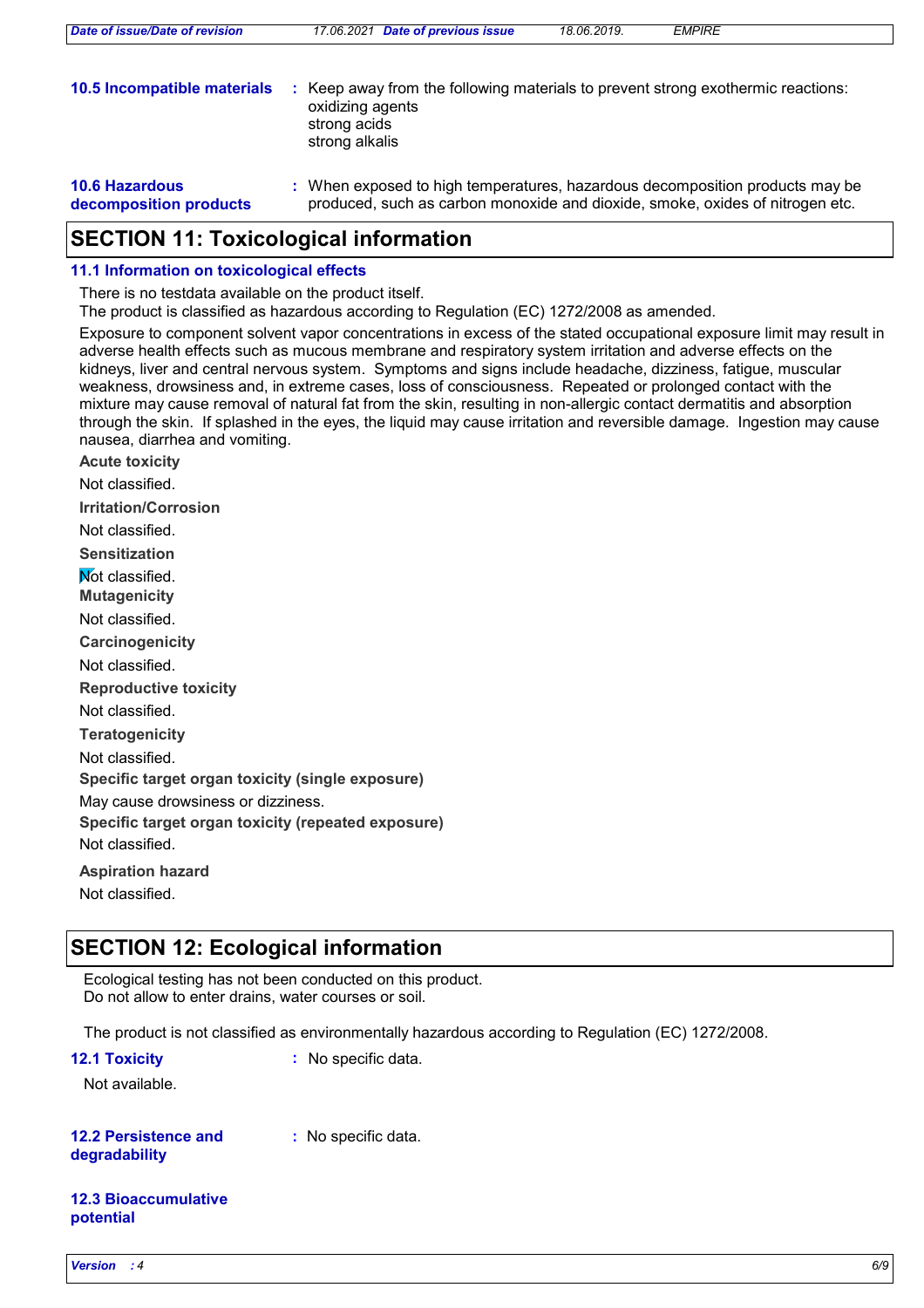*Date of issue/Date of revision 17.06.2021 Date of previous issue 18.06.2019. EMPIRE*

| <b>Product/ingredient name</b>                    | $LogP_{ow}$ | <b>Bioconcentration factor</b><br>[BCF] | <b>Potential</b> |
|---------------------------------------------------|-------------|-----------------------------------------|------------------|
| $\sqrt{2}$ -ethylhexanoic acid,<br>zirconium salt |             | 2.96                                    | low              |

#### **12.4 Mobility in soil**

| <b>Soil/water partition</b><br>coefficient $(K_{oc})$ | : Not available. |
|-------------------------------------------------------|------------------|
| <b>Mobility</b>                                       | : Not available. |

#### **12.5 Results of PBT and vPvB assessment**

This mixture does not contain any substances that are assessed to be a PBT or a vPvB.

#### **12.6 Other adverse effects :**

### **SECTION 13: Disposal considerations**

#### **13.1 Waste treatment methods**

**Product**

**Methods of disposal :**

Remove as much product as possible from the tools before cleaning. Liquid residue and cleaning liquids are hazardous waste and must not be emptied into drains or sewage system, but handled in accordance with national regulations. Product residues should be left at special companies which have permission for gathering this kind of wastes.

container filled with water and sealed before disposal, or dried preferably outdoors

#### **European waste catalogue (EWC)**

| <b>Waste code</b> | <b>Waste designation</b>                                                          |  |
|-------------------|-----------------------------------------------------------------------------------|--|
| 108 01 11*        | waste paint and varnish containing organic solvents or other hazardous substances |  |

If this product is mixed with other wastes, the original waste product code may no longer apply and the appropriate code should be assigned. For further information, contact your local waste authority.

#### **Packaging**

| <b>Methods of disposal</b> | Empty packaging should be recycled or disposed of in accordance with national<br>regulations.                                                                                                                                                                    |
|----------------------------|------------------------------------------------------------------------------------------------------------------------------------------------------------------------------------------------------------------------------------------------------------------|
| <b>Special precautions</b> | <b>Risk of self-ignition!</b> Materials such as cleaning rags and paper wipes, sanding<br>dust and overspray containing the product, may spontaneously self-ignite some<br>hours later. To avoid the risks of fires, waste like this should be placed in a metal |

or incinerated immediately.

### **SECTION 14: Transport information**

|                                           | <b>ADR/RID</b> | <b>IMDG</b>   | <b>IATA</b>   |
|-------------------------------------------|----------------|---------------|---------------|
| 14.1 UN number                            | <b>UN1263</b>  | <b>UN1263</b> | <b>UN1263</b> |
| 14.2 UN proper<br>shipping name           | <b>PAINT</b>   | <b>PAINT</b>  | <b>PAINT</b>  |
| <b>14.3 Transport</b><br>hazard class(es) | 3              | 3             | $\mathbf{3}$  |
| 14.4 Packing<br>group                     | $\mathbf{III}$ | III           | ШI            |
| 14.5<br><b>Environmental</b><br>hazards   | No.            | No.           | No.           |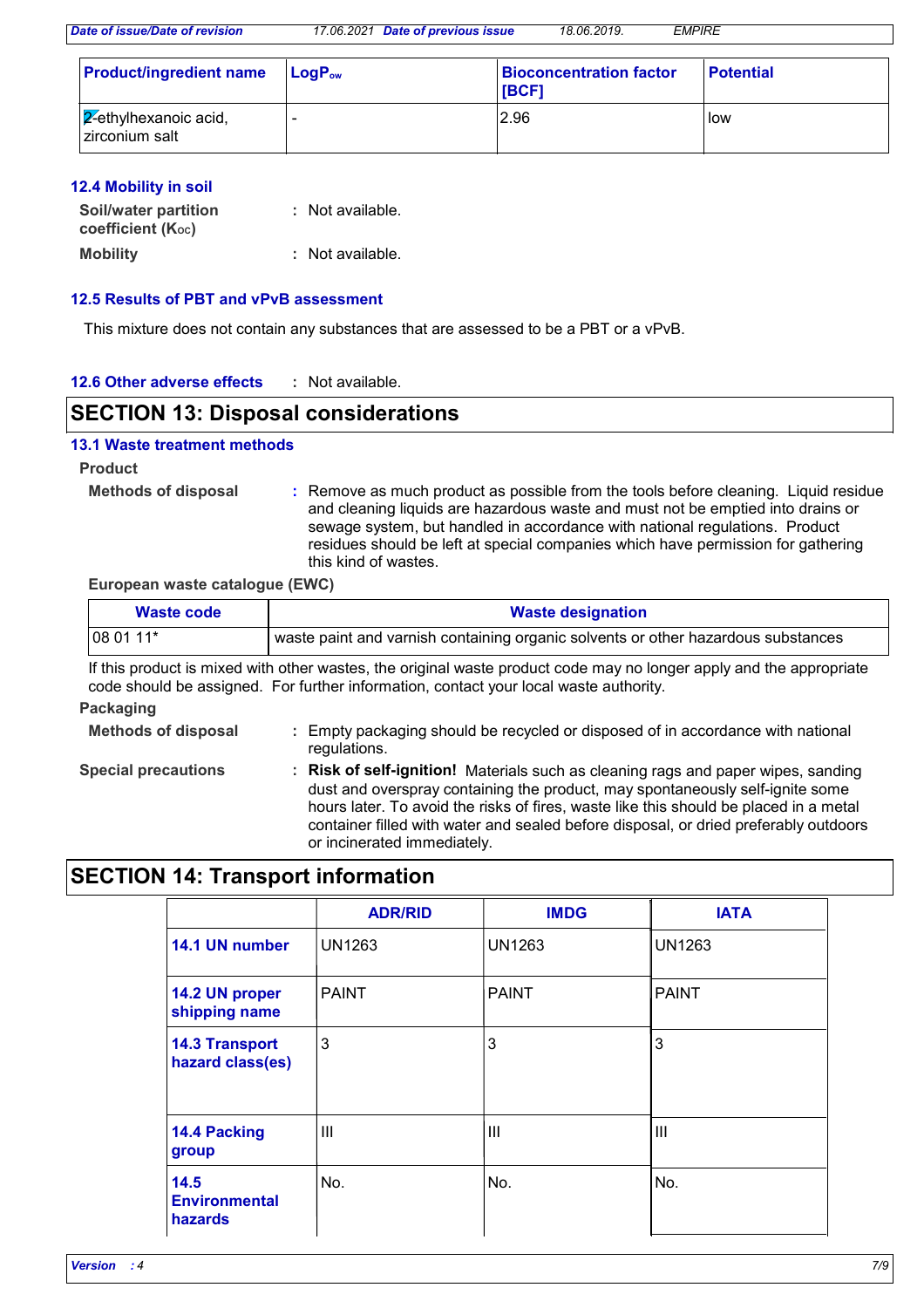| Date of issue/Date of revision                                          | <b>EMPIRE</b><br>17.06.2021 Date of previous issue<br>18.06.2019.                                                                                                                                                  |
|-------------------------------------------------------------------------|--------------------------------------------------------------------------------------------------------------------------------------------------------------------------------------------------------------------|
| <b>Additional information</b>                                           |                                                                                                                                                                                                                    |
| <b>ADR/RID</b>                                                          | : Viscous liquid exception This class 3 viscous liquid is not subject to regulation in<br>packagings up to 450 L according to 2.2.3.1.5.1.<br>Tunnel code (D/E)                                                    |
| <b>IMDG</b>                                                             | : Emergency schedules F-E,S-E<br>Viscous liquid exception This class 3 viscous liquid is not subject to regulation in<br>packagings up to 450 L according to 2.3.2.5.                                              |
| <b>14.6 Special precautions for</b><br>user                             | : Transport within user's premises: always transport in closed containers that are<br>upright and secure. Ensure that persons transporting the product know what to do in<br>the event of an accident or spillage. |
| <b>14.7 Transport in bulk</b><br>according to IMO<br><b>instruments</b> | : Not available.                                                                                                                                                                                                   |

# **SECTION 15: Regulatory information**

| 15.1 Safety, health and environmental regulations/legislation specific for the substance or mixture |  |  |  |  |  |
|-----------------------------------------------------------------------------------------------------|--|--|--|--|--|
| EU Regulation (EC) No. 1907/2006 (REACH)                                                            |  |  |  |  |  |
|                                                                                                     |  |  |  |  |  |
| : At least one component is not listed.                                                             |  |  |  |  |  |
| <b>Persistent Organic Pollutants</b>                                                                |  |  |  |  |  |
|                                                                                                     |  |  |  |  |  |

| <b>15.2 Chemical Safety</b> | This product contains substances for which Chemical Safety Assessments are still |
|-----------------------------|----------------------------------------------------------------------------------|
| <b>Assessment</b>           | required.                                                                        |

## **SECTION 16: Other information**

 $\nabla$  Indicates information that has changed from previously issued version.

| <b>Abbreviations and</b><br>acronyms                 | $:$ ATE = Acute Toxicity Estimate<br>CLP = Classification, Labelling and Packaging Regulation [Regulation (EC) No.<br>1272/2008]<br><b>DMEL = Derived Minimal Effect Level</b><br>DNEL = Derived No Effect Level<br>EUH statement = CLP-specific Hazard statement<br>PBT = Persistent, Bioaccumulative and Toxic<br>PNEC = Predicted No Effect Concentration<br><b>RRN = REACH Registration Number</b><br>vPvB = Very Persistent and Very Bioaccumulative |                                                                                                                                                                                                |  |  |
|------------------------------------------------------|-----------------------------------------------------------------------------------------------------------------------------------------------------------------------------------------------------------------------------------------------------------------------------------------------------------------------------------------------------------------------------------------------------------------------------------------------------------|------------------------------------------------------------------------------------------------------------------------------------------------------------------------------------------------|--|--|
|                                                      |                                                                                                                                                                                                                                                                                                                                                                                                                                                           | Procedure used to derive the classification according to Regulation (EC) No. 1272/2008 [CLP/GHS]                                                                                               |  |  |
| <b>Classification</b>                                |                                                                                                                                                                                                                                                                                                                                                                                                                                                           | <b>Justification</b>                                                                                                                                                                           |  |  |
| <b>F</b> lam. Liq. 3, H226<br><b>STOT SE 3, H336</b> |                                                                                                                                                                                                                                                                                                                                                                                                                                                           | On basis of test data<br>Calculation method                                                                                                                                                    |  |  |
| <b>Full text of abbreviated H</b><br>statements      | : И226<br>Flammable liquid and vapor.<br>H336<br>H361d<br>H304                                                                                                                                                                                                                                                                                                                                                                                            | May cause drowsiness or dizziness.<br>Suspected of damaging the unborn child.<br>May be fatal if swallowed and enters airways.<br>EUH066 Repeated exposure may cause skin dryness or cracking. |  |  |
| <b>Full text of classifications</b><br>[CLP/GHS]     | : $Ksp.$ Tox. 1<br>Flam. Liq. 3<br>Repr. 2<br>STOT SE3                                                                                                                                                                                                                                                                                                                                                                                                    | <b>ASPIRATION HAZARD - Category 1</b><br>FLAMMABLE LIQUIDS - Category 3<br><b>TOXIC TO REPRODUCTION - Category 2</b><br>SPECIFIC TARGET ORGAN TOXICITY (SINGLE<br>EXPOSURE) - Category 3       |  |  |
| Date of issue/ Date of<br>revision                   | : 6/17/2021                                                                                                                                                                                                                                                                                                                                                                                                                                               |                                                                                                                                                                                                |  |  |